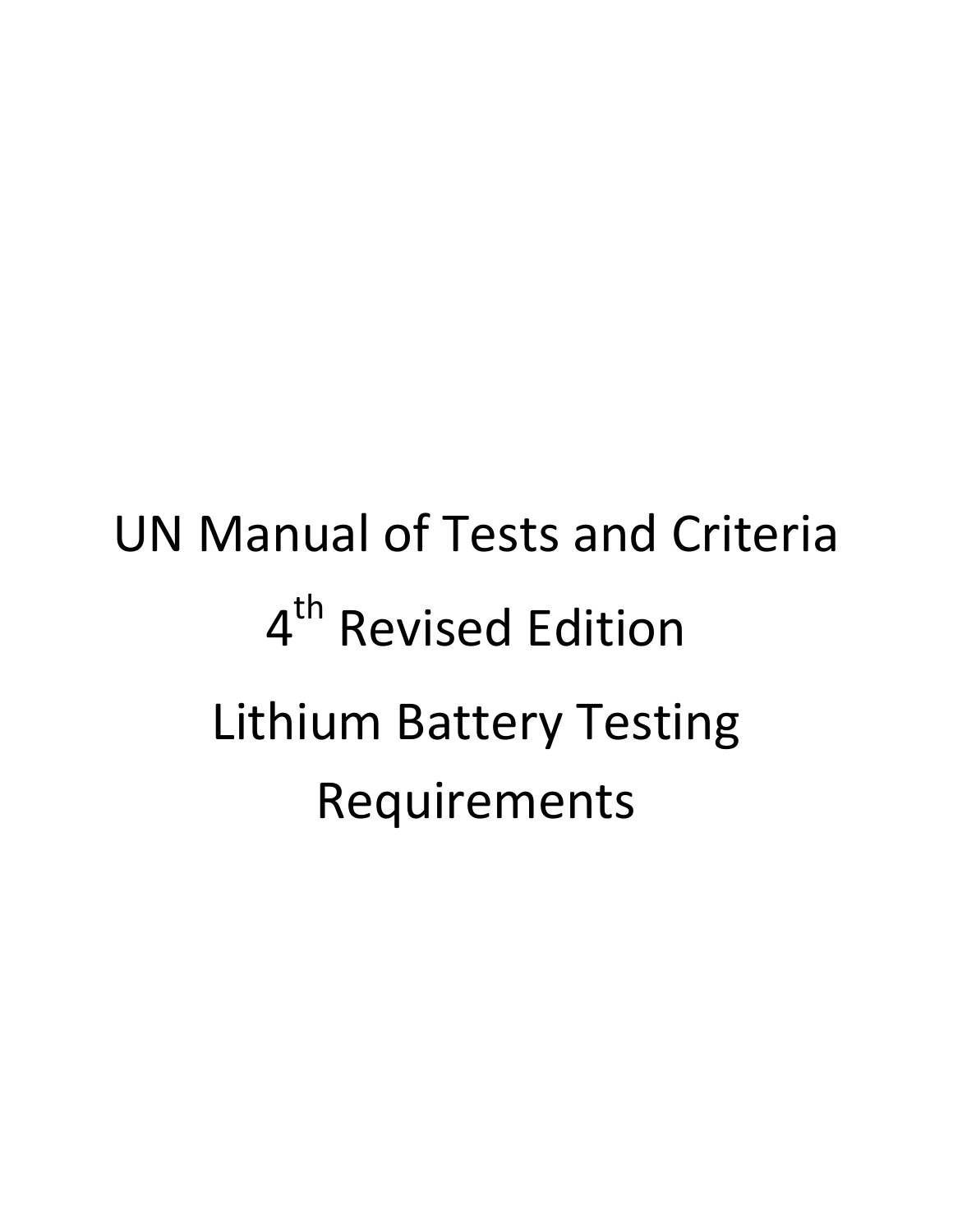# **38.3 Lithium batteries**

## **38.3.1** *Purpose*

 This section presents the procedures to be followed for the classification of lithium cells and batteries (see UN Nos. 3090 and 3091, and the applicable special provisions of Chapter 3.3 of the Model Regulations).

## **38.3.2** *Scope*

38.3.2.1 Lithium cells and batteries shall be subjected to the tests, as required by special provisions 188 and 230 of Chapter 3.3 of the Model Regulations prior to the transport of a particular cell or battery type. Lithium cells or batteries which differ from a tested type by:

- (a) a change of more than 0.1 g or 20% by mass, whichever is greater, to the cathode, to the anode, or to the electrolyte; or
- (b) a change that would materially affect the test results,

 shall be considered a new type and shall be subjected to the required tests. In the event that a lithium cell or battery type does not meet one or more of the test requirements, steps shall be taken to correct the deficiency or deficiencies that caused the failure before such cell or battery type is retested.

38.3.2.2 For the purposes of classification, the following definitions apply:

*Aggregate lithium content* means the sum of the grams of lithium content or lithium equivalent content contained by the cells comprising a battery.

*Battery* means one or more cells which are electrically connected together by permanent means, including case, terminals, and markings.

*NOTE*: *Units that are commonly referred to as "battery packs" having the primary function of providing a source of power to another piece of equipment are for purposes of these Regulations treated as batteries.* 

*Button cell or battery* means a round small cell or battery when the overall height is less than the diameter.

*Cell* means a single encased electrochemical unit (one positive and one negative electrode) which exhibits a voltage differential across its two terminals. Under these Regulations, to the extent the encased electrochemical unit meets the definition of "cell" herein, it is a "cell", not a "battery", regardless of whether the unit is termed a "battery" or a "single cell battery" outside of these Regulations.

*Component cell* means a cell contained in a battery.

*Cycle* means one sequence of fully charging and fully discharging a rechargeable cell or battery.

*Disassembly* means a vent or rupture where solid matter from any part of a cell or battery penetrates a wire mesh screen (annealed aluminium wire with a diameter of 0.25 mm and grid density of 6 to 7 wires per cm) placed 25 cm away from the cell or battery.

*Effluent* means a liquid or gas released when a cell or battery vents or leaks.

*Equivalent lithium content* is defined in the definition of lithium content.

*First cycle* means the initial cycle following completion of all manufacturing processes.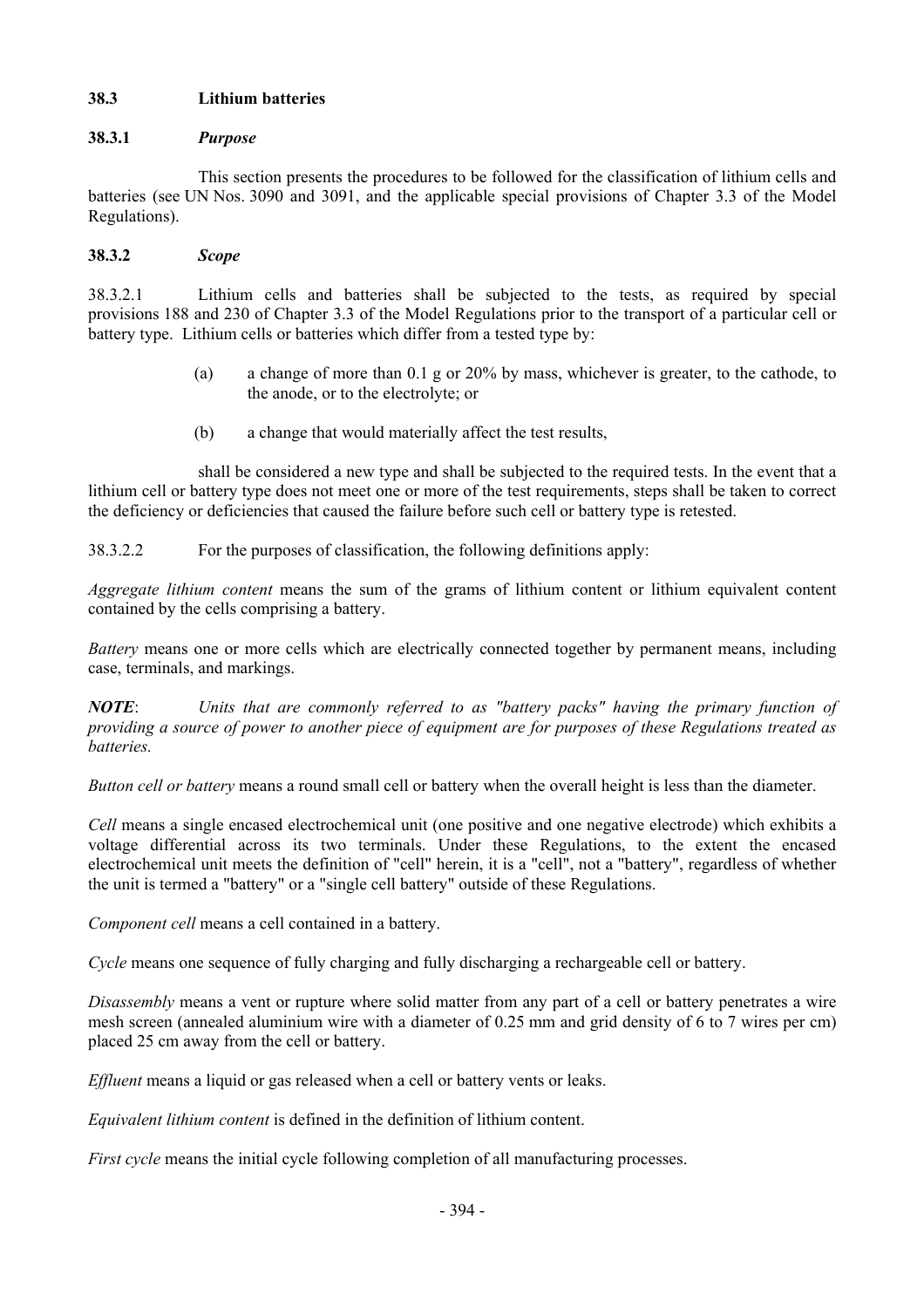*Fully charged* means a rechargeable cell or battery which has been electrically charged to its design rated capacity.

*Fully discharged* means either:

a primary cell or battery which has been electrically discharged to remove 100% of its rated capacity; or

a rechargeable cell or battery which has been electrically discharged to its endpoint voltage as specified by the manufacturer.

*Large battery* means a battery in which the aggregate lithium content of all anodes, when fully charged, is more than 500 g.

*Large cell* means a cell in which the lithium content or lithium equivalent content of the anode, when fully charged, is more than 12 g.

*Leakage* means the escape of material from a cell or battery.

*Lithium content* is applied to lithium metal and lithium alloy cells and batteries, and for a cell means the mass of lithium in the anode of a lithium metal or lithium alloy cell, which for a primary cell is measured when the cell is in an undischarged state and for a rechargeable cell is measured when the cell is fully charged. The lithium content of a battery equals the sum of the grams of lithium content contained in the component cells of the battery.

*Lithium-equivalent content* is applied to lithium-ion cells and batteries, and for a cell is measured as 0.3 times the rated capacity of the cell in ampere-hours, with the result expressed in grams. The lithium- equivalent content of a battery equals the sum of the grams of lithium-equivalent content contained in the component cells of the battery.

*Lithium-ion cell or battery* means a rechargeable electrochemical cell or battery in which the positive and negative electrodes are both intercalation compounds (intercalated lithium exists in an ionic or quasi-atomic form with the lattice of the electrode material) constructed with no metallic lithium in either electrode. A lithium polymer cell or battery that uses lithium-ion chemistries, as described herein, is regulated as a lithium-ion cell or battery.

*Mass loss* means a loss of mass that exceeds the values in table 1 below. In order to quantify the mass loss, the following procedure is provided:

Mass loss (
$$
\%
$$
) =  $\frac{(M_1 - M_2)}{M_1} \times 100$ 

where  $M_1$  is the mass before the test and  $M_2$  is the mass after the test. When mass loss does not exceed the values in table 1, it shall be considered as "no mass loss".

| Mass M of cell or battery | <b>Mass loss limit</b> |
|---------------------------|------------------------|
| M < 1 g                   | $0.5\%$                |
| 1 g < M < 5g              | $0.2\%$                |
| $M \geq 5g$               | $01\%$                 |

## **Table 1: Mass loss limit**

*Primary* means a cell or battery which is not designed to be electrically charged or recharged.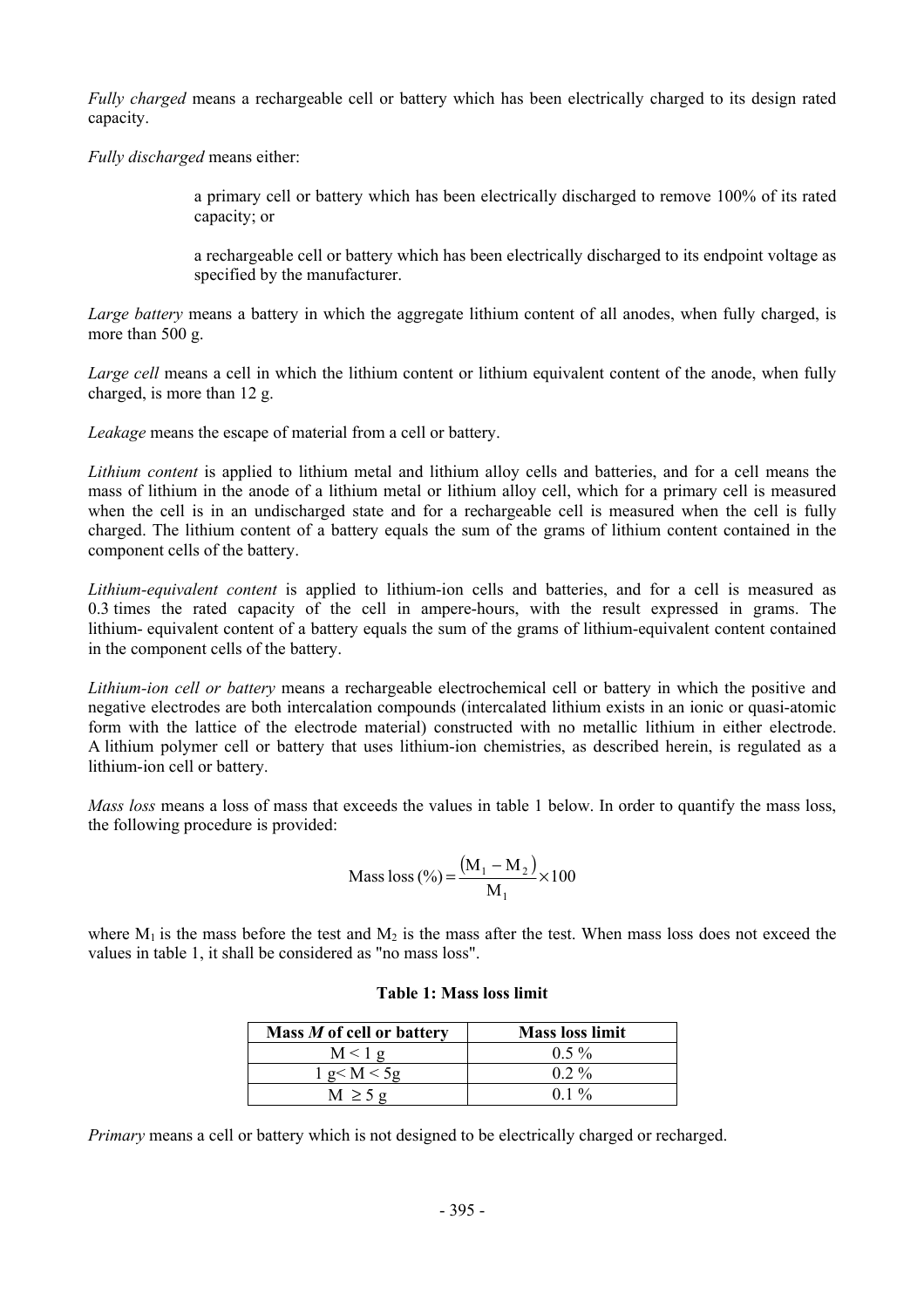*Prismatic cell or battery* means a cell or battery whose ends are similar, equal and parallel rectilinear figures, and whose sides are parallelograms.

*Protective devices* means devices such as fuses, diodes and current limiters which interrupt the current flow, block the current flow in one direction or limit the current flow in an electrical circuit.

*Rated capacity* means the capacity, in ampere-hours, of a cell or battery as measured by subjecting it to a load, temperature and voltage cut-off point specified by the manufacturer.

*Rechargeable* means a cell or battery which is designed to be electrically recharged.

*Rupture* means the mechanical failure of a cell container or battery case induced by an internal or external cause, resulting in exposure or spillage but not ejection of solid materials.

*Short circuit* means a direct connection between positive and negative terminals of a cell or battery that provides a virtual zero resistance path for current flow.

*Small battery* means a battery composed of small cells, and in which the aggregate lithium content of all cell anodes, when fully charged, is not more than 500 g.

*Small cell* means a cell in which the lithium content of the anode, when fully charged, is not more than 12 g.

*Type* means a particular electrochemical system and physical design of cells or batteries.

*Undischarged* means a primary cell or battery that has not been wholly or partly discharged.

*Venting* means the release of excessive internal pressure from a cell or battery in a manner intended by design to preclude rupture or disassembly.

38.3.3 When a cell or battery type is to be tested under this sub-section, the number and condition of cells and batteries of each type to be tested are as follows:

- (a) When testing primary cells and batteries under tests 1 to 5 the following shall be tested:
	- (i) ten cells in undischarged states,
	- (ii) ten cells in fully discharged states,
	- (iii) four batteries in undischarged states, and
	- (iv) four batteries in fully discharged states.
- (b) When testing rechargeable cells and batteries under tests 1 to 5 the following shall be tested:
	- (i) ten cells, at first cycle, in fully charged states,
	- (ii) ten cells, at first cycle, in fully discharged states,
	- (iii) four batteries, at first cycle, in fully charged states,
	- (iv) four batteries, at first cycle, in fully discharged states,
	- (v) four batteries after fifty cycles ending in fully charged states, and
	- (vi) four batteries after fifty cycles ending in fully discharged states.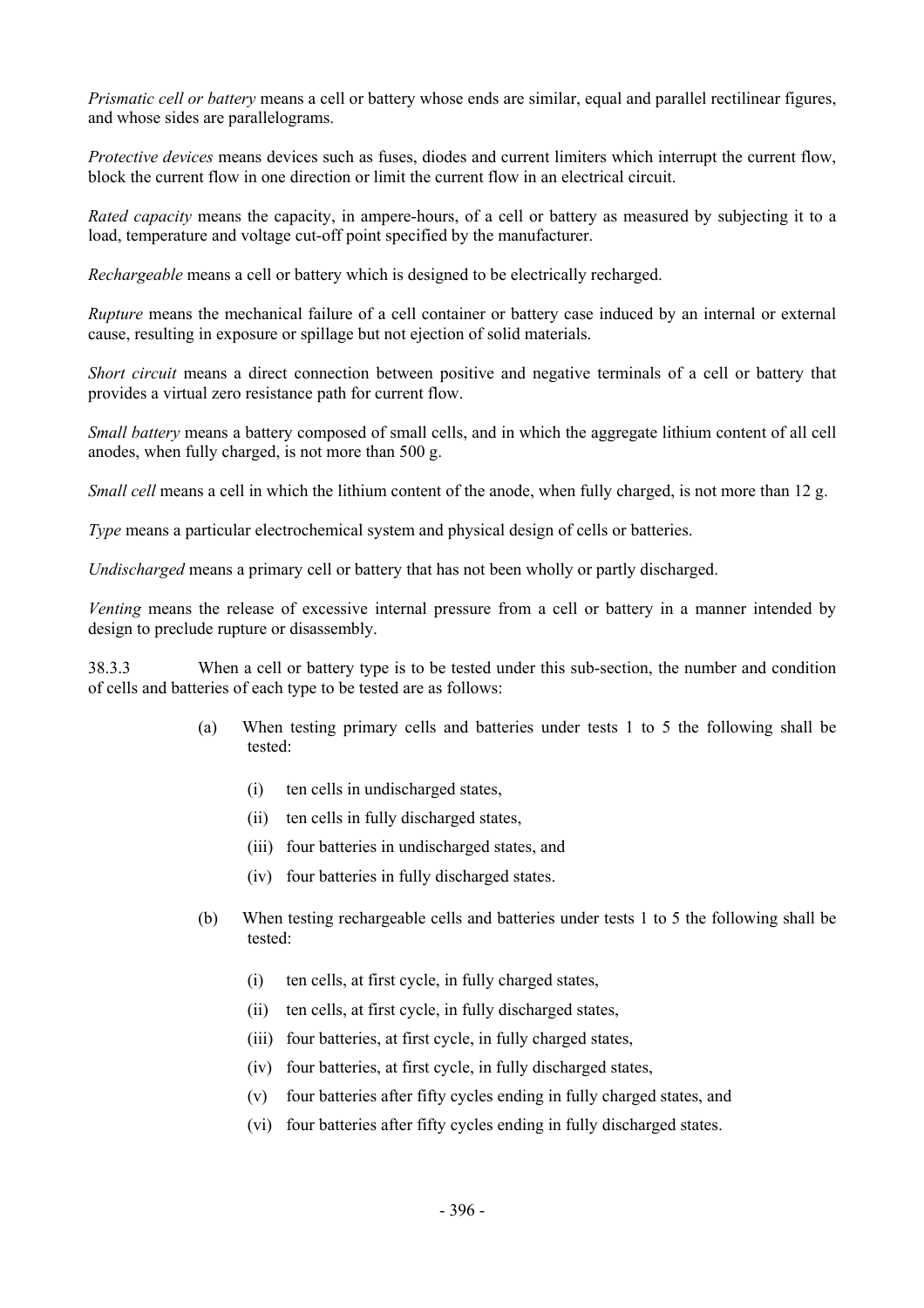- (c) When testing primary and rechargeable cells under test 6, the following shall be tested:
	- (i) for primary cells, five cells in undischarged states and five cells in fully discharged states,
	- (ii) for component cells of primary batteries, five cells in undischarged states and five cells in fully discharged states,
	- (iii) for rechargeable cells, five cells at first cycle at 50% of the design rated capacity and five cells after 50 cycles ending in fully discharged states, and
	- (iv) for component cells of rechargeable batteries, five cells at first cycle at 50% of the design rated capacity and five cells after 50 cycles ending in fully discharged states.

For prismatic cells, ten test cells are required for each of the states of charge being tested, instead of the five described above, so that the procedure can be carried out on five cells along the longitudinal axes and, separately, five cells along the other axes. In every case, the test cell is only subjected to one impact.

- (d) When testing rechargeable batteries under test 7, the following shall be tested:
	- (i) four rechargeable batteries, at first cycle, in fully charged states, and
	- (ii) four rechargeable batteries after fifty cycles ending in fully charged states.
- (e) When testing primary and rechargeable cells under test 8, the following shall be tested:
	- (i) ten primary cells in fully discharged states,
	- (ii) ten rechargeable cells, at first cycle in fully discharged states, and
	- (iii) ten rechargeable cells after fifty cycles ending in fully discharged states.

 When batteries that have passed all applicable tests are electrically connected to form a battery assembly in which the aggregate lithium content of all anodes, when fully charged, is more than 500 g, that battery assembly does not need to be tested if it is equipped with a system capable of monitoring the battery assembly and preventing short circuits, or over discharge between the batteries in the assembly and any overheat or overcharge of the battery assembly.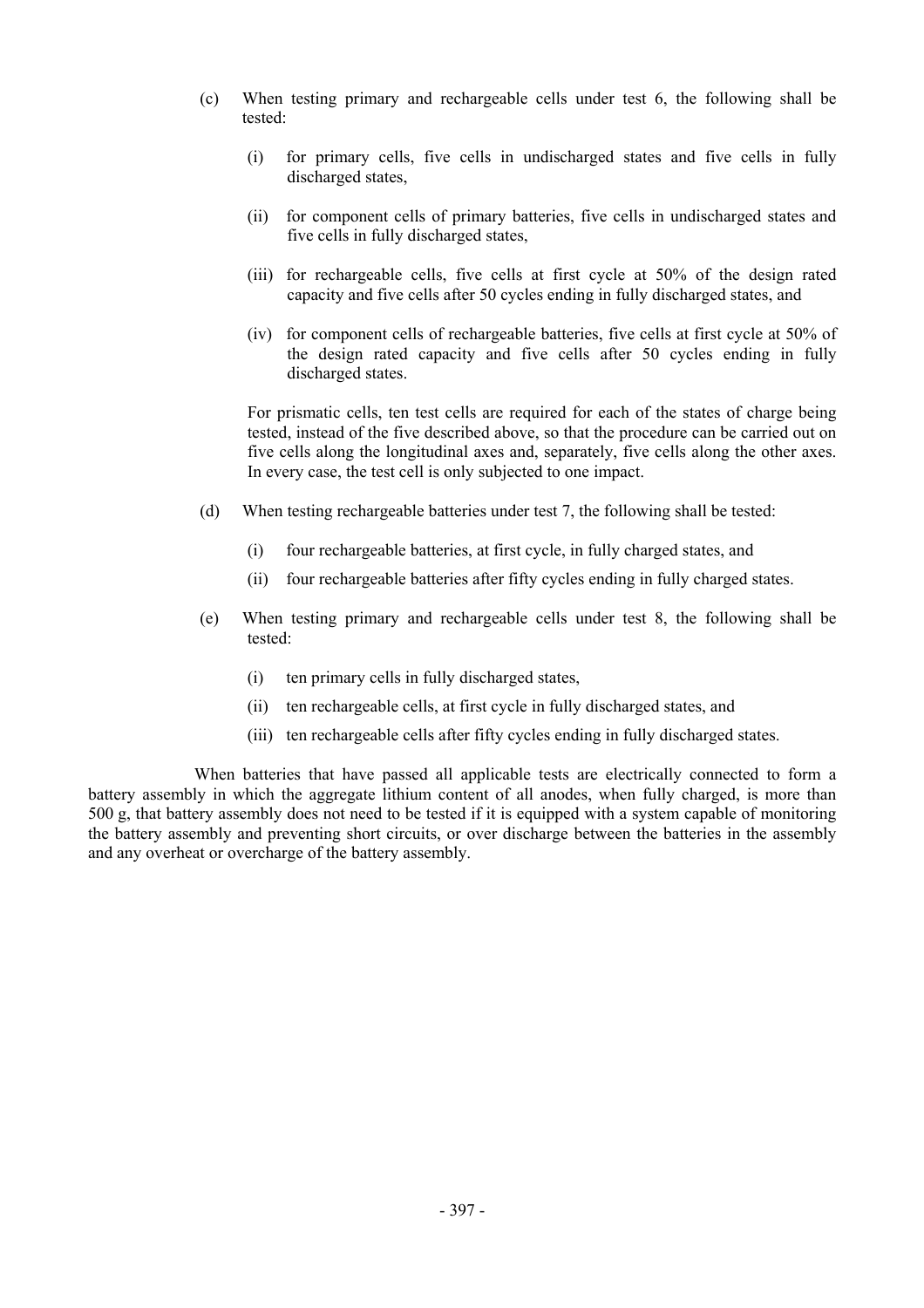## **38.3.4 Procedure**

 Each cell and battery type must be subjected to tests 1 to 8. Tests 1 to 5 must be conducted in sequence on the same cell or battery. Tests 6 and 8 should be conducted using not otherwise tested cells or batteries. Test 7 may be conducted using undamaged batteries previously used in Tests 1 to 5 for purposes of testing on cycled batteries.

## 38.3.4.1 *Test T.1: Altitude simulation*

38.3.4.1.1Purpose

This test simulates air transport under low-pressure conditions.

38.3.4.1.2Test procedure

 Test cells and batteries shall be stored at a pressure of 11.6 kPa or less for at least six hours at ambient temperature  $(20 \pm 5 \degree C)$ .

#### 38.3.4.1.3 Requirement

 Cells and batteries meet this requirement if there is no mass loss, no leakage, no venting, no disassembly, no rupture and no fire and if the open circuit voltage of each test cell or battery after testing is not less than 90% of its voltage immediately prior to this procedure. The requirement relating to voltage is not applicable to test cells and batteries at fully discharged states.

## 38.3.4.2 *Test T.2: Thermal test*

38.3.4.2.1 Purpose

 This test assesses cell and battery seal integrity and internal electrical connections. The test is conducted using rapid and extreme temperature changes.

#### 38.3.4.2.2 Test procedure

 Test cells and batteries are to be stored for at least six hours at a test temperature equal to 75  $\pm$  2 °C, followed by storage for at least six hours at a test temperature equal to  $-40 \pm 2$  °C. The maximum time interval between test temperature extremes is 30 minutes. This procedure is to be repeated 10 times, after which all test cells and batteries are to be stored for 24 hours at ambient temperature ( $20 \pm 5$  °C). For large cells and batteries the duration of exposure to the test temperature extremes should be at least 12 hours.

#### 38.3.4.2.3Requirement

 Cells and batteries meet this requirement if there is no mass loss, no leakage, no venting, no disassembly, no rupture and no fire and if the open circuit voltage of each test cell or battery after testing is not less than 90% of its voltage immediately prior to this procedure. The requirement relating to voltage is not applicable to test cells and batteries at fully discharged states.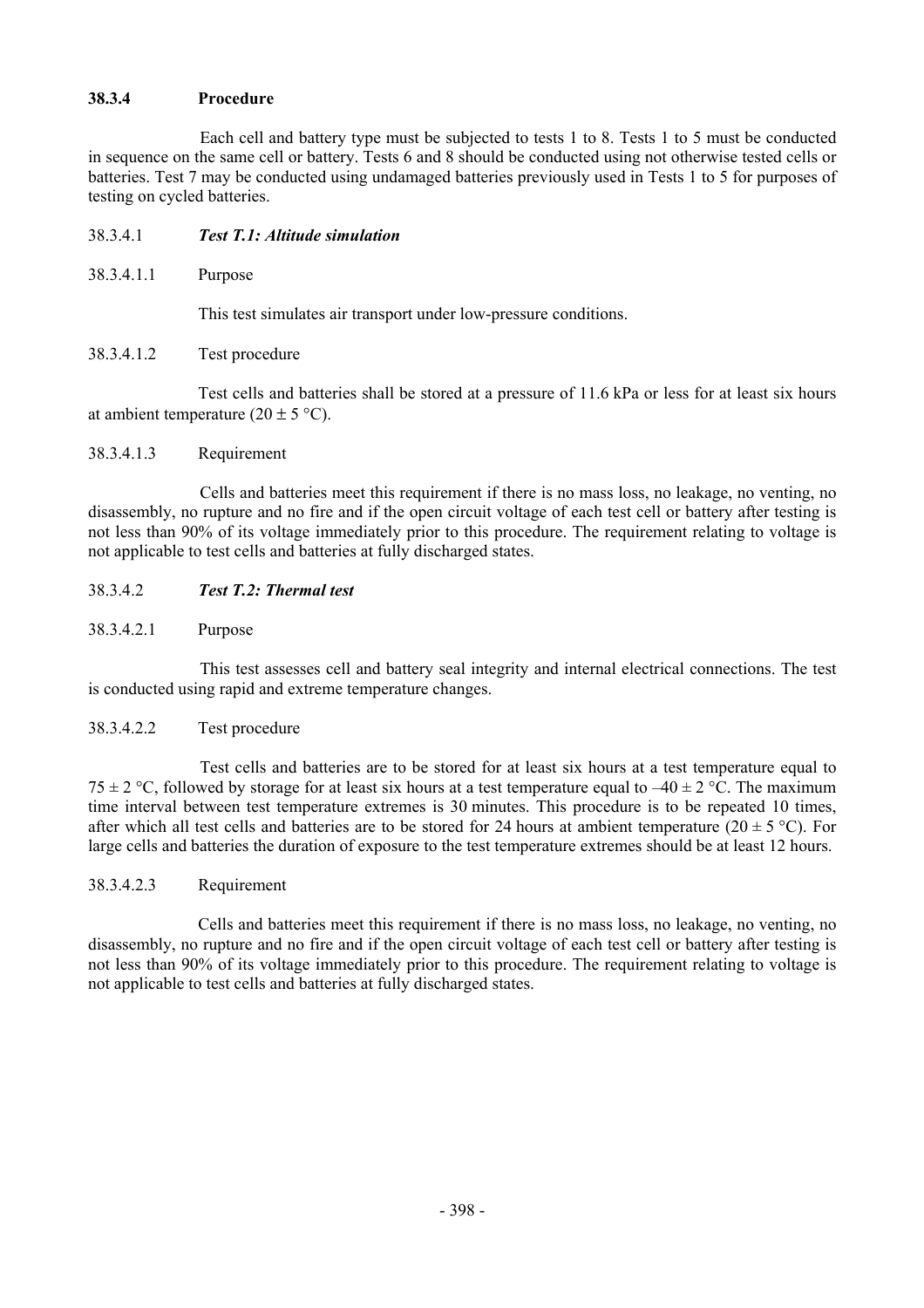# 38.3.4.3 *Test T.3: Vibration*

38.3.4.3.1Purpose

This test simulates vibration during transport.

## 38.3.4.3.2Test procedure

 Cells and batteries are firmly secured to the platform of the vibration machine without distorting the cells in such a manner as to faithfully transmit the vibration. The vibration shall be a sinusoidal waveform with a logarithmic sweep between 7 Hz and 200 Hz and back to 7 Hz traversed in 15 minutes. This cycle shall be repeated 12 times for a total of 3 hours for each of three mutually perpendicular mounting positions of the cell. One of the directions of vibration must be perpendicular to the terminal face.

The logarithmic frequency sweep is as follows: from 7 Hz a peak acceleration of 1  $g_n$  is maintained until 18 Hz is reached. The amplitude is then maintained at 0.8 mm (1.6 mm total excursion) and the frequency increased until a peak acceleration of  $8 \text{ g}_n$  occurs (approximately 50 Hz). A peak acceleration of 8  $g_n$  is then maintained until the frequency is increased to 200 Hz.

## 38.3.4.3.3Requirement

 Cells and batteries meet this requirement if there is no mass loss, no leakage, no venting, no disassembly, no rupture and no fire and if the open circuit voltage of each test cell or battery after testing is not less than 90% of its voltage immediately prior to this procedure. The requirement relating to voltage is not applicable to test cells and batteries at fully discharged states.

- 38.3.4.4 *Test T.4: Shock*
- 38.3.4.4.1Purpose

This test simulates possible impacts during transport.

#### 38.3.4.4.2Test procedure

 Test cells and batteries shall be secured to the testing machine by means of a rigid mount which will support all mounting surfaces of each test battery. Each cell or battery shall be subjected to a halfsine shock of peak acceleration of 150  $g_n$  and pulse duration of 6 milliseconds. Each cell or battery shall be subjected to three shocks in the positive direction followed by three shocks in the negative direction of three mutually perpendicular mounting positions of the cell or battery for a total of 18 shocks.

 However, large cells and large batteries shall be subjected to a half-sine shock of peak acceleration of 50 g<sub>n</sub> and pulse duration of 11 milliseconds. Each cell or battery is subjected to three shocks in the positive direction followed by three shocks in the negative direction of each of three mutually perpendicular mounting positions of the cell for a total of 18 shocks.

# 38.3.4.4.3Requirement

 Cells and batteries meet this requirement if there is no mass loss, no leakage, no venting, no disassembly, no rupture and no fire and if the open circuit voltage of each test cell or battery after testing is not less than 90% of its voltage immediately prior to this procedure. The requirement relating to voltage is not applicable to test cells and batteries at fully discharged states.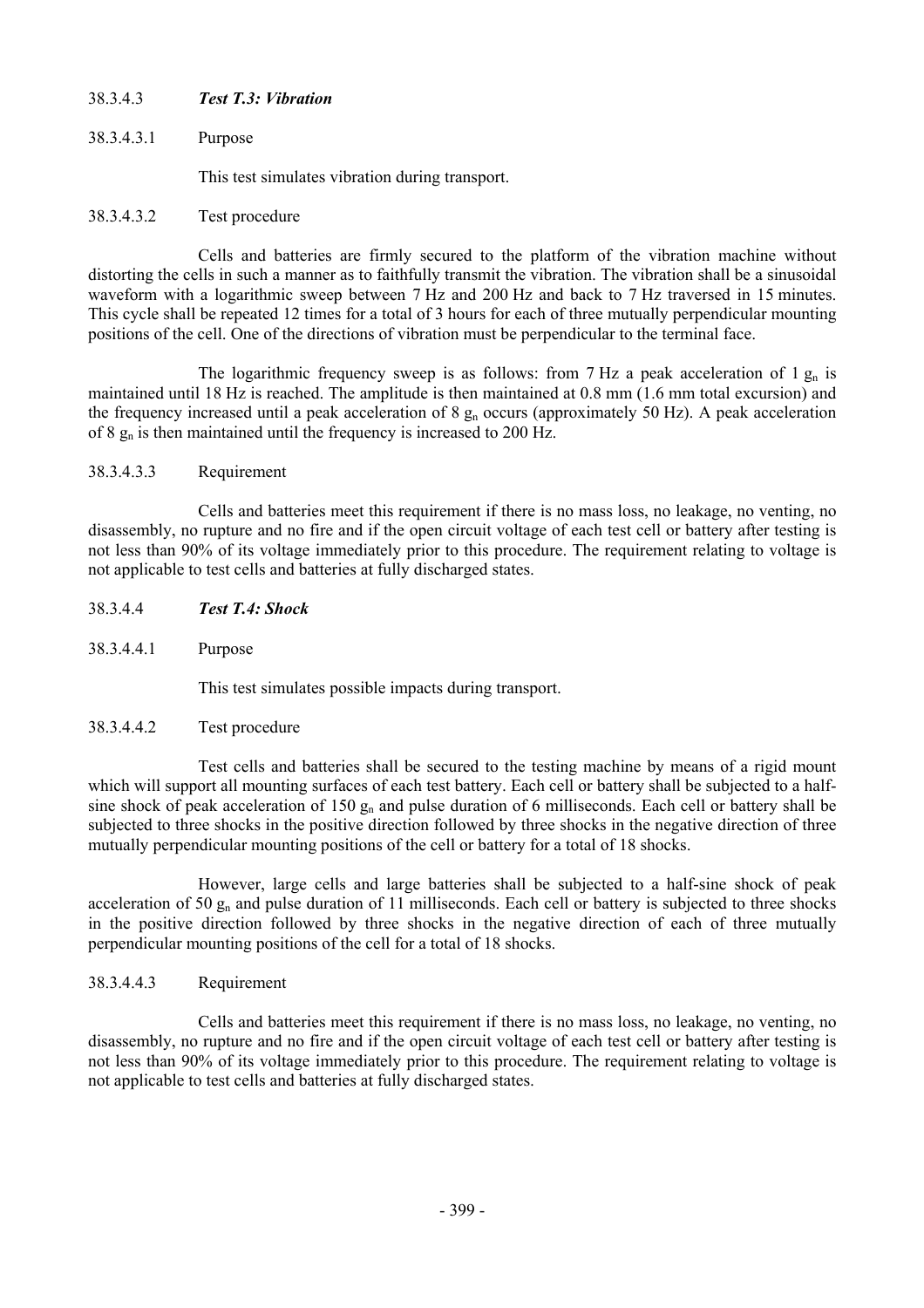# 38.3.4.5 *Test T.5: External short circuit*

38.3.4.5.1 Purpose

This test simulates an external short circuit.

## 38.3.4.5.2 Test procedure

 The cell or battery to be tested shall be temperature stabilized so that its external case temperature reaches  $55 \pm 2^{\circ}$ C and then the cell or battery shall be subjected to a short circuit condition with a total external resistance of less than 0.1 ohm at  $55 \pm 2$  °C. This short circuit condition is continued for at least one hour after the cell or battery external case temperature has returned to  $55 \pm 2$ °C. The cell or battery must be observed for a further six hours for the test to be concluded.

## 38.3.4.5.3 Requirement

 Cells and batteries meet this requirement if their external temperature does not exceed 170 °C and there is no disassembly, no rupture and no fire within six hours of this test.

- 38.3.4.6 *Test T.6: Impact*
- 38.3.4.6.1 Purpose

This test simulates an impact.

38.3.4.6.2 Test procedure

 The test sample cell or component cell is to be placed on a flat surface. A 15.8 mm diameter bar is to be placed across the centre of the sample. A 9.1 kg mass is to be dropped from a height of  $61 \pm 2.5$  cm onto the sample.

 A cylindrical or prismatic cell is to be impacted with its longitudinal axis parallel to the flat surface and perpendicular to the longitudinal axis of the 15.8 mm diameter curved surface lying across the centre of the test sample. A prismatic cell is also to be rotated 90 degrees around its longitudinal axis so that both the wide and narrow sides will be subjected to the impact. Each sample is to be subjected to only a single impact. Separate samples are to be used for each impact.

 A coin or button cell is to be impacted with the flat surface of the sample parallel to the flat surface and the 15.8 mm diameter curved surface lying across its centre.

# 38.3.4 6.3 Requirement

 Cells and component cells meet this requirement if their external temperature does not exceed 170 °C and there is no disassembly and no fire within six hours of this test.